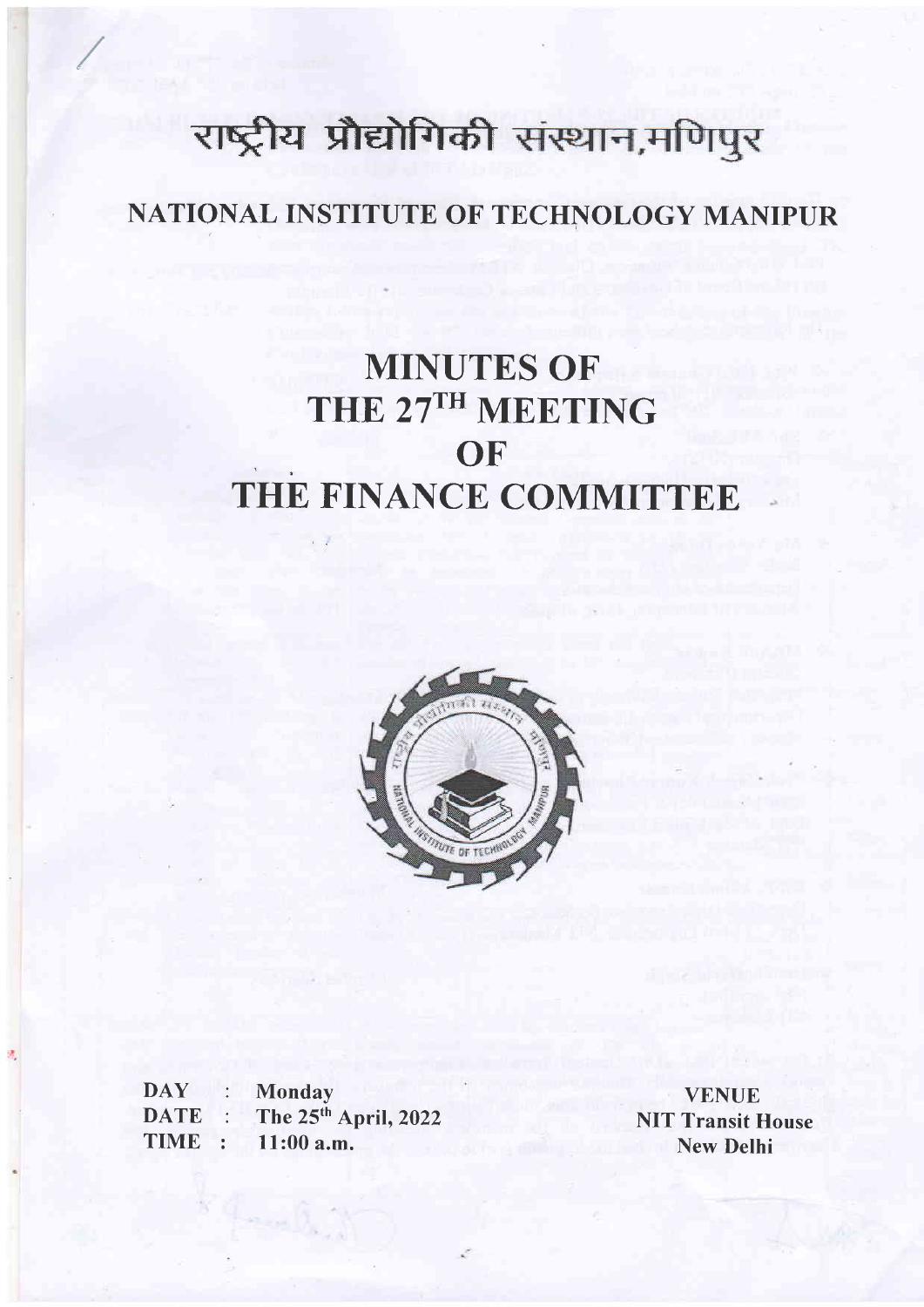# MINUTES OF THE 27TH MEETING OF THE FINANCE COMMITTEE HELD ON 25TH APRIL 2022

The 27<sup>th</sup> meeting of the Finance Committee of National Institute of Technology Manipur was held on 25<sup>th</sup> April 2022 from 11 AM at NIT Transit House, New Delhi.

Prof. (Dr.) Goutam Sutradhar, Director, NIT Manipur presided over the meeting as Chairperson (i/c) of the Board of Governors and Finance Committee of NIT Manipur.

The following members were present:

| $\mathcal{L}_{\mathbf{a}}$             | Prof. (Dr.) Goutam Sutradhar<br>Director, NIT Manipur                                                                                                   | Chairperson (i/c)       |
|----------------------------------------|---------------------------------------------------------------------------------------------------------------------------------------------------------|-------------------------|
| ÷                                      | Shri M.L.Soni<br>Director (NITs)                                                                                                                        | Member                  |
|                                        | Department of Higher Education,<br>Ministry of Education, Govt. of India                                                                                |                         |
|                                        | <b>Stean Stean Dunga</b><br>Under Secretary (TE)<br>Department of Higher Education,<br>Ministry of Education, Govt. of India                            | Member                  |
|                                        | ❖ Mr.Anil Kumar<br>Director (Finance)<br><b>Integrated Finance Division</b><br>Department of Higher Education,<br>Ministry of Education, Govt. of India | Member                  |
| $\frac{1}{2}$                          | Prof. Rajesh Kumar Bhushan<br>Dean (Academic) & Professor,<br>Dept. of Mechanical Engineering,<br>NIT Manipur                                           | Member                  |
| $\mathbf{e}^{\mathbf{e}}_{\mathbf{a}}$ | Dr. P. Albino Kumar<br>Dean (P & D) & Associate Professor,<br>Dept. of Civil Engineering, NIT Manipur.                                                  | Member                  |
| ❖                                      | Dr. Th. David Singh                                                                                                                                     | <b>Member Secretary</b> |

Registrar (i/c), NIT Manipur

At the outset, Prof. (Dr.) Goutant Sutradhar, Chairperson (i/c), Board of Governors and Finance Committee, NIT Manipur welcomed all the members. He also highlighted that the physical meeting was being held after more than two years due to the COVID-I9 pandemic. The Chairperson (i/c) thanked all the members attending the meeting in person. The Chairperson ( $i/c$ ) then invited the Registrar ( $i/c$ ) to initiate the proceedings on the agenda items.

 $AN<sub>+</sub>$ 

(The Docump of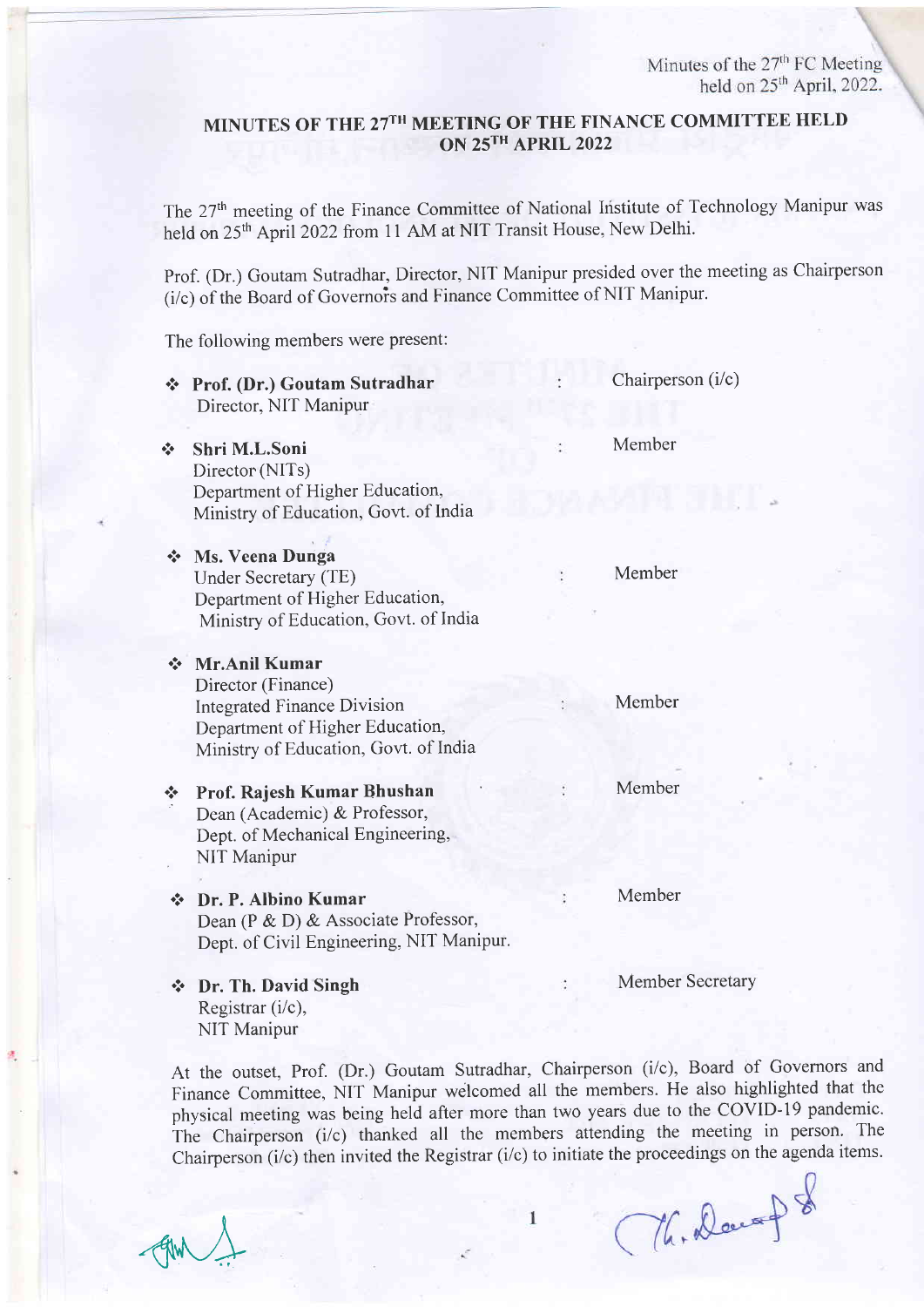## Item No.27.1: Confirmation of the Minutes of the 26'h meeting of the Finance Committee held on 9th December, 2021 via composite mode in the Conference Hall of NIT Manipur.

The minutes of the  $26<sup>th</sup>$  Meeting of the Finance Committee held on  $9<sup>th</sup>$ December, 2021 via composite mode in the Conference Hall of NIT Manipur were circulated to all the members and no comments were received. The minutes is hereby confirmed.

Item No. 27.2: Action taken report on the decisions of the 26<sup>th</sup> meeting of the Finance Committee held on 9<sup>th</sup> December, 2021 via composite mode in the Conference Hall of NIT Manipur.

> Action taken on the decisions of the  $26<sup>th</sup>$  Meeting of the Finance Committee held on 9<sup>th</sup> December, 2021 at the Conference Hall of NIT Manipur, Imphal are as under:

| SI.<br>No.     | <b>Item</b><br>No. | Agenda                                                                                                                                                                                                                          | <b>Decision Taken</b>                                                                                                                                                                                                                                                                                                                                                                                                                                      | <b>Action</b><br><b>Taken</b>                                                                | <b>Remarks</b><br>If Any                                                                                        |
|----------------|--------------------|---------------------------------------------------------------------------------------------------------------------------------------------------------------------------------------------------------------------------------|------------------------------------------------------------------------------------------------------------------------------------------------------------------------------------------------------------------------------------------------------------------------------------------------------------------------------------------------------------------------------------------------------------------------------------------------------------|----------------------------------------------------------------------------------------------|-----------------------------------------------------------------------------------------------------------------|
| $\mathbf{1}$   | Item No.<br>26.1   | of<br>Confirmation<br>the<br>25 <sup>th</sup><br>of<br>the<br>Minutes<br>Committee<br>Finance<br>28 <sup>th</sup><br>Meeting held on<br>September<br>2021<br>via<br>composite mode in the<br>Conference Hall of NIT<br>Manipur. | The 26 <sup>th</sup> Finance Committee noted and approved the<br>minutes of the 25 <sup>th</sup> Finance Committee held on 28 <sup>th</sup><br>September, 2021. It was informed to the 26 <sup>th</sup><br>Finance Committee that Payment of Gratuity under<br>NPS to autonomous bodies are under consideration<br>by the Ministry of Finance. 26 <sup>th</sup> FC confirmed the rest<br>part of the Minutes of the 25 <sup>th</sup><br>Finance Committee. | Noted.                                                                                       | Noted.                                                                                                          |
| $\overline{2}$ | Item No.<br>26.3   | Latest Position of unspent<br>30 <sup>th</sup><br>balance<br>as on<br>November 2021.                                                                                                                                            | The 26 <sup>th</sup> Finance Committee noted the latest<br>position of unspent balance as on 30 <sup>th</sup> November2021.                                                                                                                                                                                                                                                                                                                                | Noted.                                                                                       | Noted.                                                                                                          |
| $\overline{3}$ | Item No.<br>26.4   | To consider the Minutes<br>of the $17th$ Building &<br>Works<br>Committee<br>Meeting held on<br>24 <sup>th</sup><br>August 2021.                                                                                                | The $26th$ FC noted the Minutes of the $17th$ Building &<br>Works Committee Meeting held on 24 <sup>th</sup> August 2021. FC<br>was informed that a letter was sent to CPWD to work out<br>the financial implication of the recommended works by<br>Prof. Gandhi's Committee.                                                                                                                                                                              | Noted.                                                                                       | Noted.                                                                                                          |
| $\overline{4}$ | Item No.<br>26.5   | Pending<br>Report<br>on<br>grievances issues.                                                                                                                                                                                   | The 26 <sup>th</sup> FC noted that there are no pendinggrievances<br>issues related to the Institute.                                                                                                                                                                                                                                                                                                                                                      | Noted.                                                                                       | Noted.                                                                                                          |
| 5              | Item No.<br>26.6   | Report on Pending Audit<br>Issues.                                                                                                                                                                                              | The 26 <sup>th</sup> FC noted that many issues are still pending and<br>asked to contact the CAG to clear the issues in time.                                                                                                                                                                                                                                                                                                                              | Noted.                                                                                       | Noted.                                                                                                          |
| 6              | Item No.<br>26.7   | Status of filling up<br>of<br>backlog vacancies<br>of<br>SC/ST/OBC and EWS.                                                                                                                                                     | The $26th$ FC noted the status of filling up backlog vacancies<br>of SC/ST/OBC and EWS.                                                                                                                                                                                                                                                                                                                                                                    | Noted.                                                                                       | Noted.                                                                                                          |
| 7              | Item No.<br>26.8   | To discuss on the issue of<br>enhancement of DA for<br>Trainee Teacher at par<br>with regular employees.                                                                                                                        | The 26 <sup>th</sup> FC noted and approved to pay enhanced DA to<br>Trainee Teacher as per 6 <sup>th</sup> CPC.                                                                                                                                                                                                                                                                                                                                            | Relevant Order<br>issuedvide no.<br>NITM.1/(7-<br>Estt)/Order/201<br>9/58 dt.<br>16/02/2022. | Noted.                                                                                                          |
| 8              | 26.9               | Item No. To consider release of<br>terminal benefits (Leave<br>Salary encashment plus<br>Gratuity)<br>of<br>Dr.<br>Sarungbam<br>Birendra<br>Singh, Former Director,<br>NIT Manipur.                                             | 26th FC noted that since Dr. Birendra Singh has<br>already availed encashment of 300 EL in<br>his<br>previous organization (NIELIT), therefore no<br>payment for EL can be made to him. Payment of<br>Gratuity under NPS to autonomous bodies is under<br>consideration of MoF.                                                                                                                                                                            | Noted.                                                                                       | It was<br>informed<br>that a<br>letter is<br>issued for<br>gratuity<br>under<br>NPS to<br>autonomo<br>us bodies |

 $AN<sub>+</sub>$ 

Mr. Daugh S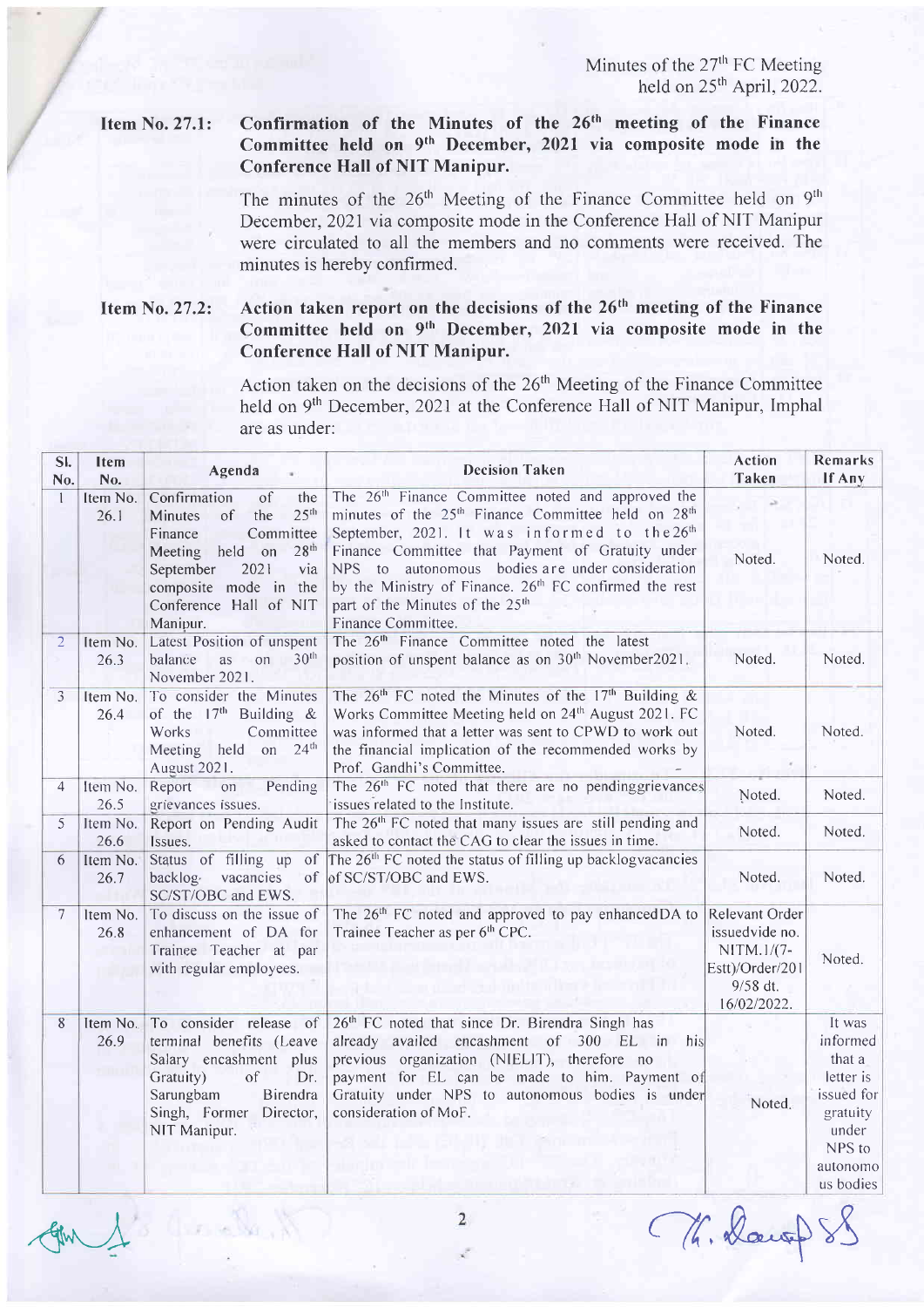| 9                     |                               |                                                                                                         |                                                                                                                                                                                                                                                                                                             |                                                                                                           |        |
|-----------------------|-------------------------------|---------------------------------------------------------------------------------------------------------|-------------------------------------------------------------------------------------------------------------------------------------------------------------------------------------------------------------------------------------------------------------------------------------------------------------|-----------------------------------------------------------------------------------------------------------|--------|
|                       | Item No.<br>26.10             | Adoption/ Acceptance of<br>TEQIP-III Audit Reports.                                                     | The 26 <sup>th</sup> FC noted about TEQIP-III Audit Reports for<br>the financial years 2019-2020, 2020-2021, 2021-<br>2022 (1st April 2021 to 30 <sup>th</sup> September 2021).                                                                                                                             | Noted<br>and<br>sent to NPIU                                                                              | Noted. |
| $\overline{10}$<br>11 | Item No.<br>26.11<br>Item No. | Creation of sustainability<br>fund.                                                                     | FC noted and approved for creation of a sustainability<br>fund. The fund requirement of Rs.114 lakhs for various<br>activities provided in the attachment was noted.                                                                                                                                        | Relevant<br>direction<br>issued<br>to<br>Accounts<br>Section.                                             | Noted. |
|                       | 26.12                         | Provision<br>of telephone<br>facilities<br>and<br>reimbursements to officers<br>of Govt. of India.      | 26 <sup>th</sup> FC recommended for enhancement of mobile<br>phone/broadband/<br>mobile<br>data/<br>data<br>card<br>bill<br>reimbursement from Rs.500 per month to Rs.1000 per<br>month to faculty members holding Administrative<br>/Functional Positions and Administrative Staff in Group B<br>and above | Relevant<br>Order issued<br>vide no.<br>NITM.1/(7-<br>Estt)/Order/20<br>19/39 dt.<br>19/01/2022.          | Noted. |
| 12                    | Item No.<br>26.13             | Payment of honorarium to<br>Chief Warden.                                                               | The 26 <sup>th</sup> Finance Committee observed that there is no<br>provision in the rules for payment of honorarium to Chief<br>Warden.                                                                                                                                                                    | Relevant<br>order<br>issued<br>vide<br>no<br>NITM.1/(7-<br>Estt)/Order/20<br>21(Pt)/125 dt.<br>15/03/2022 | Noted. |
| 13                    | Item No.<br>26.14             | To consider and approve<br>for an advance of 50%<br>processing fee for Patent<br>Filing from PDA grant. | 26 <sup>th</sup> FC recommended paying an advance of 50%<br>processing fee for Patent Filing from IRG to regular<br>faculty members of the Institute.                                                                                                                                                       | Relevant<br>Order issued<br>vide no.<br>NITM.1/(7-<br>Estt)/Order/20<br>19/93 dt.<br>03/03/2022.          | Noted. |
| 14                    | Item No.<br>26.15             | Any other item with the<br>permission of the Chair.                                                     | On the issue of MTU, the 26 <sup>th</sup> FC approved sending a<br>letter to the Govt. of Manipur with a copy to the Vice-<br>Chancellor, MTU, requesting to allow NIT Manipur to<br>continue using the facility at Polytechnic Campus.                                                                     | Letter<br>sent<br>videno.<br>NITM.1/(17-<br>Estt)/Temp<br>Cam/2020/46<br>dated<br>14/02/2022.             | Noted. |

### Item No.27.3: To consider the Minutes of the 24<sup>th</sup> meeting of the Senate Meeting held on 18<sup>th</sup> February 2022.

 $27<sup>th</sup>$  FC approved the  $24<sup>th</sup>$  meeting of the Senate Meeting heldon 18<sup>th</sup> February 2022.

### Item No.27.4: To consider the Minutes of the  $18<sup>th</sup>$  meeting of the Building & Works Committee held on 16<sup>th</sup> November, 2021.

The  $27<sup>th</sup> FC discussed the recommendation of the BWC regarding the release$ of payment for OBC Boys Hostel and Girls' Hostel construction as the report of Physical verification has been received from CpWD.

The FC was apprised that payment of Rs. 3.474 crore fiom IRG may be released as per approval of the 17<sup>th</sup> BOG subject to the proper examination of the measurement book maintained by the Executive Engineer of the Institute for the said projects.

The  $27<sup>th</sup>$  FC approved the recommendation of the  $18<sup>th</sup>$  BWC to engage a Project Monitoring Cell (PMC) after the Revised DPR is approved by the Ministry. The  $27<sup>th</sup>$  FC approved the minutes of the  $18<sup>th</sup>$  meeting of the Building & Works Committee held on  $16<sup>th</sup>$  November, 2021.

 $Am \triangle$ 

Mr alang 8

3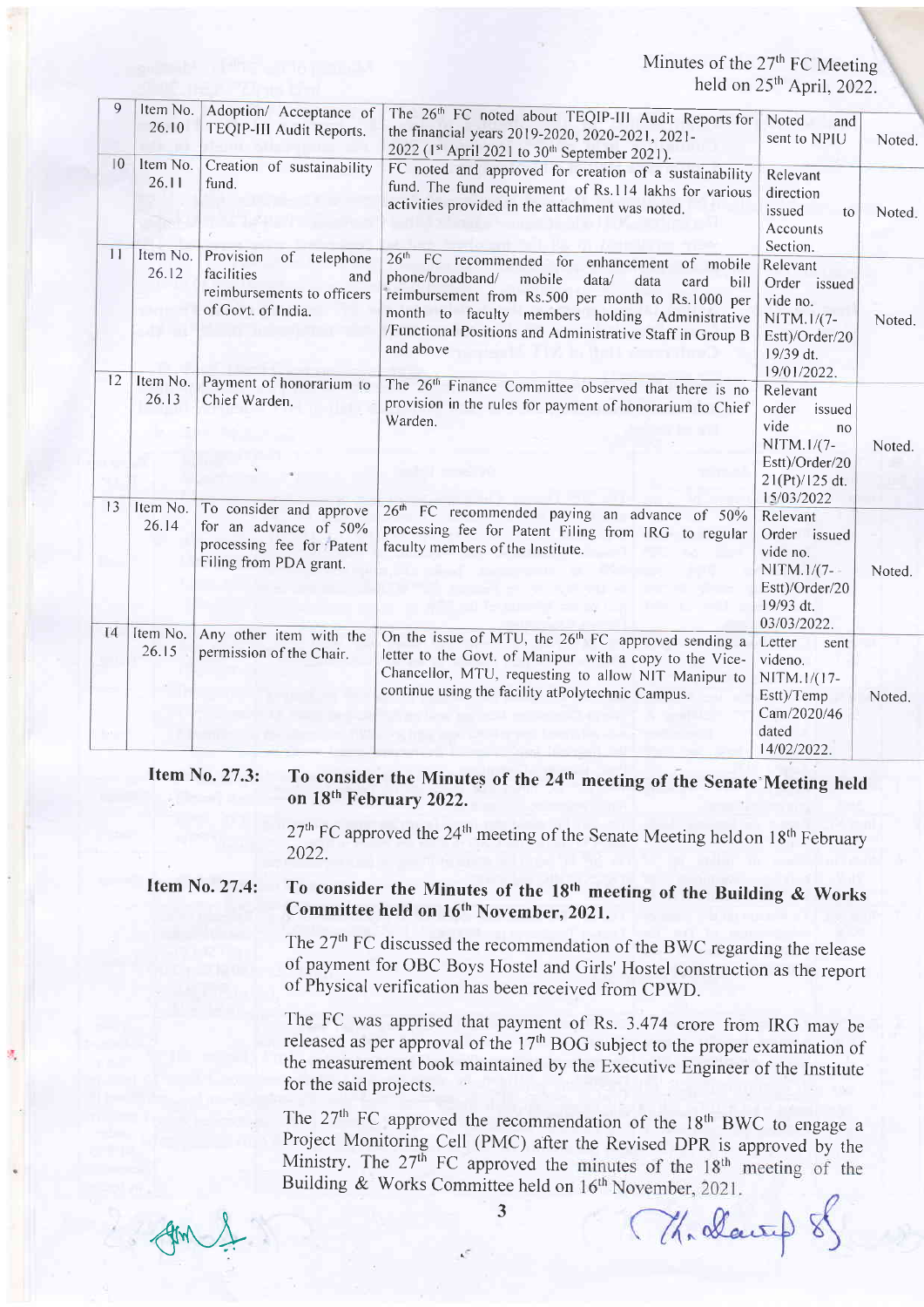#### Item No.27.5: To consider the proposal for re-appropriation of fund to make up the excess expenditure under the head OH 35.

 $27<sup>th</sup>$  FC discussed the proposal for re-appropriation of the fund and after deliberating on the issue noted the inter Head wise transfer of funds from the total grants sanctioned by the Ministry under various Heads. The FC advised that receipt and utilization of grants should be properly reflected in the Revised DPR as per head wise.

#### Item No.27.6: Ratification of registration fee for continuing students.

a

 $27<sup>th</sup>$  FC approved the ratification of the registration fee for continuing B.Tech, M.Tech and M.Sc. students, in line with the recommendation of the  $18<sup>th</sup>$ Senate for the academic year 2021-2022.

#### Item No.27.7: Ratification of registration fee for continuing Ph.D students.

 $27<sup>th</sup>$  FC approved the ratification of the registration fee for continuing Ph.D. students in line with the recommendation of the 18<sup>th</sup> Senate for the academic year 2021-2022.

#### Approval to take Caution money of M.Sc students. Item No.27.8:

 $27<sup>th</sup>$  FC approved the decision of the  $24<sup>th</sup>$  Senate to collect Rs. 5,000/- as caution money (Academic) from the M.Sc students with effect from the next Academic session (2022-2023).

#### Latest position of unspent balance as on 1<sup>st</sup> March, 2022. Item No.27.9:

 $27<sup>th</sup>$  FC desired that information about the balance of grant in TSA and Non TSA as on the closing date of 31/03.2022 should be provided. The unspent balance fund under OH-3 | ,36 and 35 as on 3l .03.2022 is given below:

|                 | <b>Under TSA</b>                                        | <b>Under Non-TSA</b> |                                                         |  |
|-----------------|---------------------------------------------------------|----------------------|---------------------------------------------------------|--|
|                 | Object Head   Balance as on 31-03-2022<br>(Rs. In Lakh) |                      | Object Head   Balance as on 31-03-2022<br>(Rs. In Lakh) |  |
| 31              | 987.07                                                  | 31                   | 20.46                                                   |  |
| 36 <sup>°</sup> | 109.75                                                  | 36                   | 6.43                                                    |  |
| 35              |                                                         | 35                   |                                                         |  |
| <b>Total</b>    | 1096.82                                                 | <b>Total</b>         | 26.89                                                   |  |

## Item No. 27.10: Report on Pending grievances issues.

 $27<sup>th</sup>$  FC noted that there are no pending grievances issues.

## Item No. 27.11: Report on Pending Audit Issues.

 $27<sup>th</sup>$  FC directed that timely action is to be taken on the points raised by Principal Accountant General (Audit) in the audit report. Reply'to queries raised in the audit report is to be submitted on priority.

-/(,r&-+/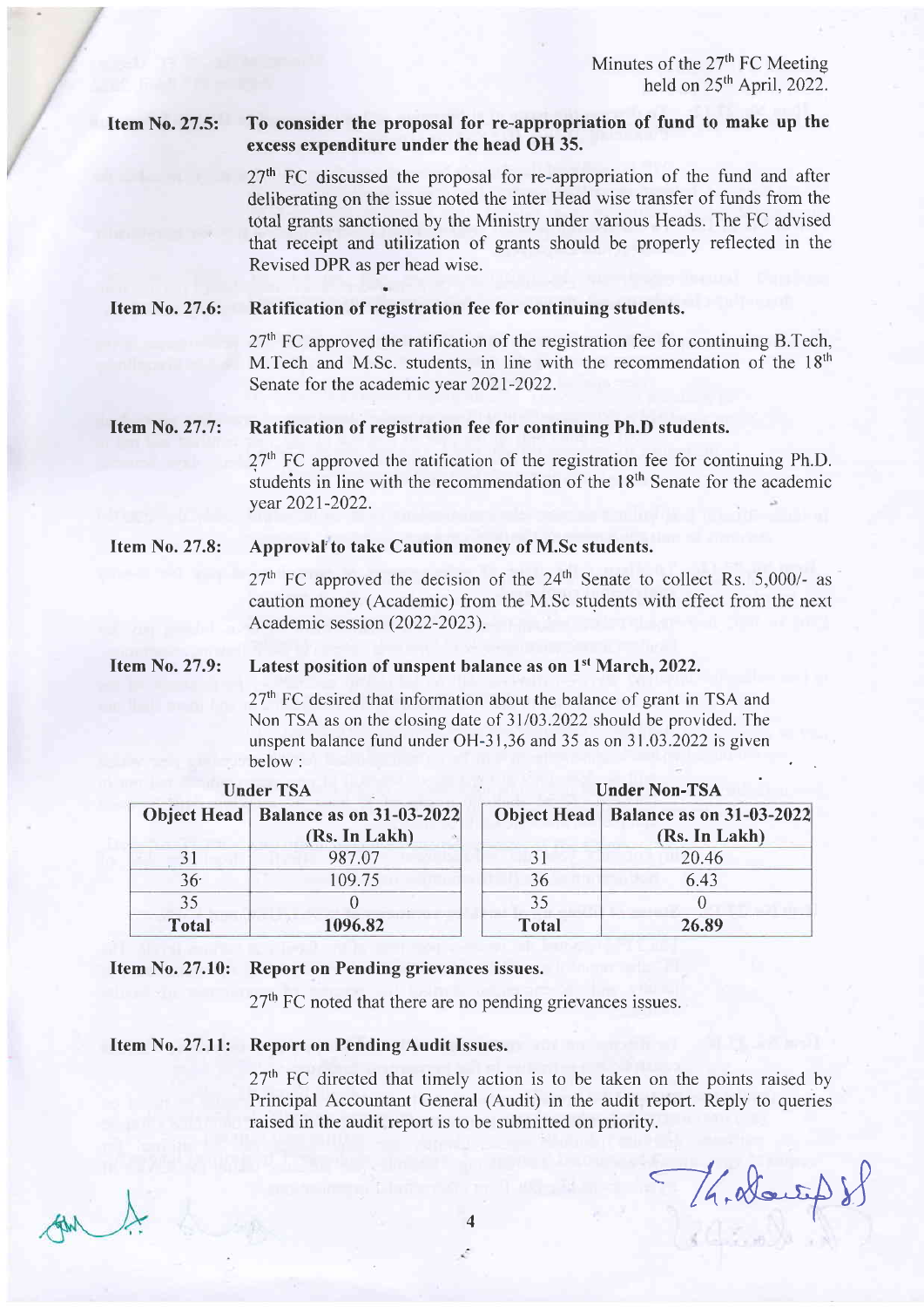\

### Item No. 27.12: To discuss the issue of submission of loan proposal to Higher Education Financing Agency (HEFA) for sanction.

27<sup>th</sup> FC deferred the Agenda because loan from HEFA is not required as the institute will be getting grant from MoE.

#### To discuss the issue of enhancement of consolidated pay for non-faculty contractual employees. Item No. 27.13:

The 27<sup>th</sup> FC recommended a 10% enhancement of consolidated pay for non-faculty contractual employees every year subject to the following conditions:

- (i) The service extension will be subject to satisfactory performance in the year preceding the enhancement and there shall not be any disciplinary case against the employees.
- (ii) 10 % enhancement will be on consolidated pay of preceding year which will be done only at the time of renewal of one year contract and not in between. There shall be a gap of at least 02 working days between 'completion and renewable of contract.
- (iii) For this year the enhancement will be effective from the date of notification of the BOG minutes.

## Item No. 27.14: To discuss the issue of enhancement of consolidated pay for faculty contractual employees.

The  $27<sup>th</sup>$  FC recommended a 10% enhancement of consolidated pay for faculty contractual employees every year subject to the following conditions:

- (i) The service extension will be subject to satisfactory performance of the assigned duties in the year preceding the enhancement and there shall not be any disciplinary case against the employees.
- (ii)  $10\%$  enhancement will be on consolidated pay of preceding year which will be done only at the time of renewal of one year contract and not in between. There shall be a gap of at least 02 working days between completion and renewable of contract.
- (iii) For this year the enhancement will be effective from the date of notification of the BOG minutes.

# Item No. 27.15: Status of filling up of backlog vacancies of SC/ST/OBC and EWS.

The 27<sup>th</sup> FC noted the vacancy positions of the faculty at various levels. The FC also noted the guideline from the Ministry regarding the recruitment of faculty and recommended starting the process of recruitment of faculty members.

## Item No. 27.16: To discuss on the status and action to be initiated regarding various construction activities in the permanent campus.

The 27<sup>th</sup> FC recommended that all construction works should be based on RCE Committee, ADG Committee and Prof. Gandhi's Committee's Report and the institute should identify the land which can be utilized for construction of new buildings. Institutes can consider taking the service of organizations like EdCIL or other similar organizations.

he Dairs

AW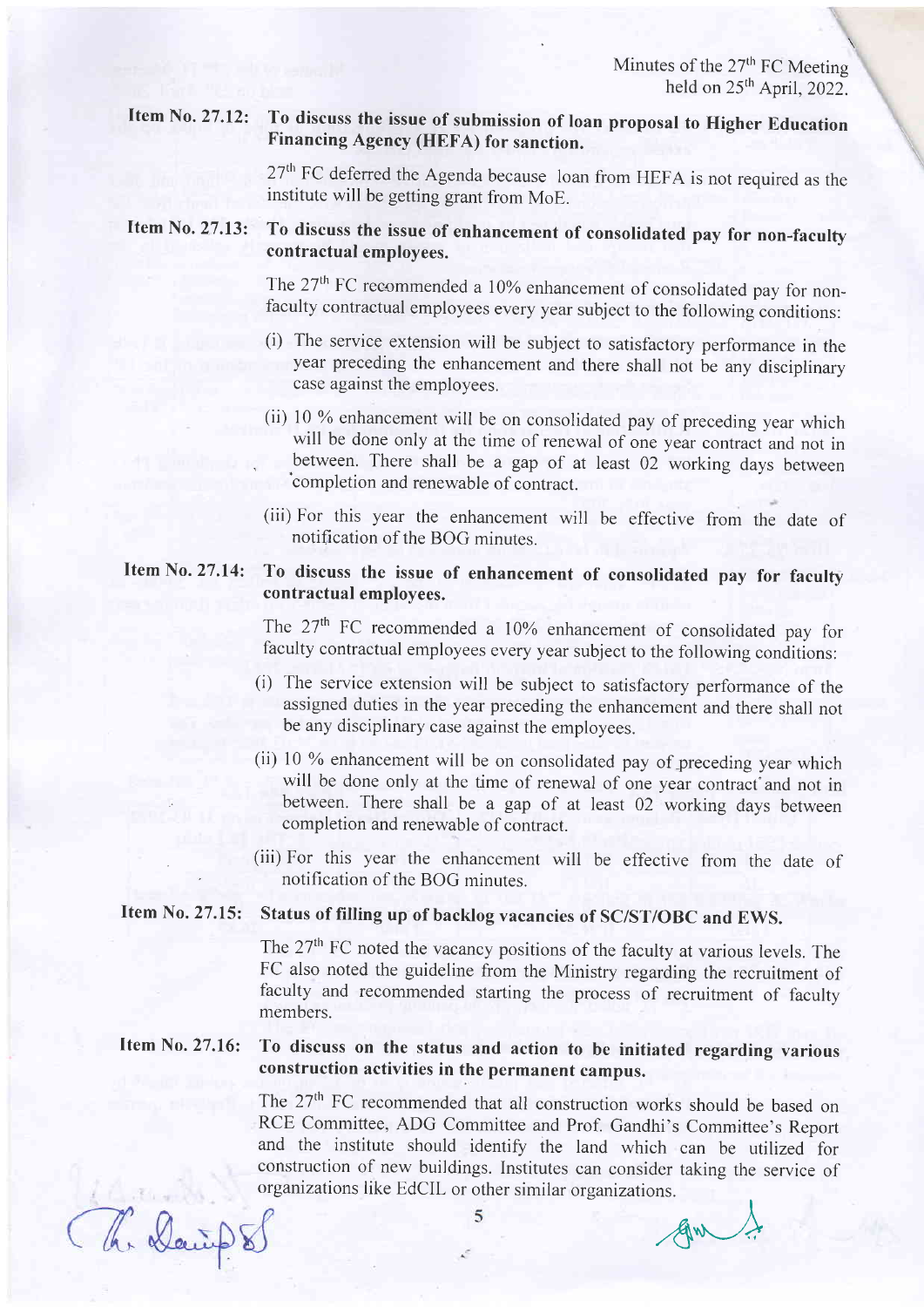#### Item No. 27.17: Submission of Annual Report and Audited Accounts for FY 2020-21 both in Hindi and English version.

27<sup>th</sup> FC noted the submission of Annual Report and Audited Accounts for FY 2020-21 both in Hindi and English was submitted to the Ministry of Education along with SAR on 3<sup>rd</sup> March 2022.

#### Item No. 27.18: To discuss the recommendation of the Departmental Purchase Committee on release of pending payment for purchased equipment.

 $27<sup>th</sup>$  FC approved to release of the payment from IRG as per the following details.

- (i) M/s VB Ceramic Consultants Rs. 18,89,250/- for purchase of equipment'Hybrid furnace (1600'C) with 20 ton hydraulic press'.
- (ii)  $M/s$  Marine India Rs. 5,074,00/ $-$  for purchase of equipment 'Interfacingimpedance analyser machine'.

#### Item No. 27.19: Status of existing student's accommodation facility and identification of ongoing construction works related to accommodation of students.

The  $27<sup>th</sup>$  FC desired that the amount spent under Head 31,35 and 36 as on 01-04-2022, be presented and the amount further required under Head 31,35 and 36 is to be provided.  $27<sup>th</sup>$  FC also recommended the revised DPR of 2022 subject to the inclusion of the following information:

- (i) Measures taken up or proposed to be taken up for flood mitigation and to stop water logging in the institute.
- (ii) Suggested structural changes are proposed to be made in buildings so that these will be feasible in the present allotted land and soil conditions..
- (iii)Include a proper Master Plan which can be prepared in consultation with the organizations like EdCIL or similar professional organizations.

# Item No. 27.20: Any other item with the permission of the Chair.

The Meeting ended with vote of thanks to the Chair.

h.David Singh)

Registrar (i/c), Member Secretary Finance Committee National Institute of Technology Manipur

A A,t\/) (Prof.(Dr.) Goutam Sutradhar)

Director & Chairperson (i/c) BOG & Finance Committee National Institute of Technology Manipur

6